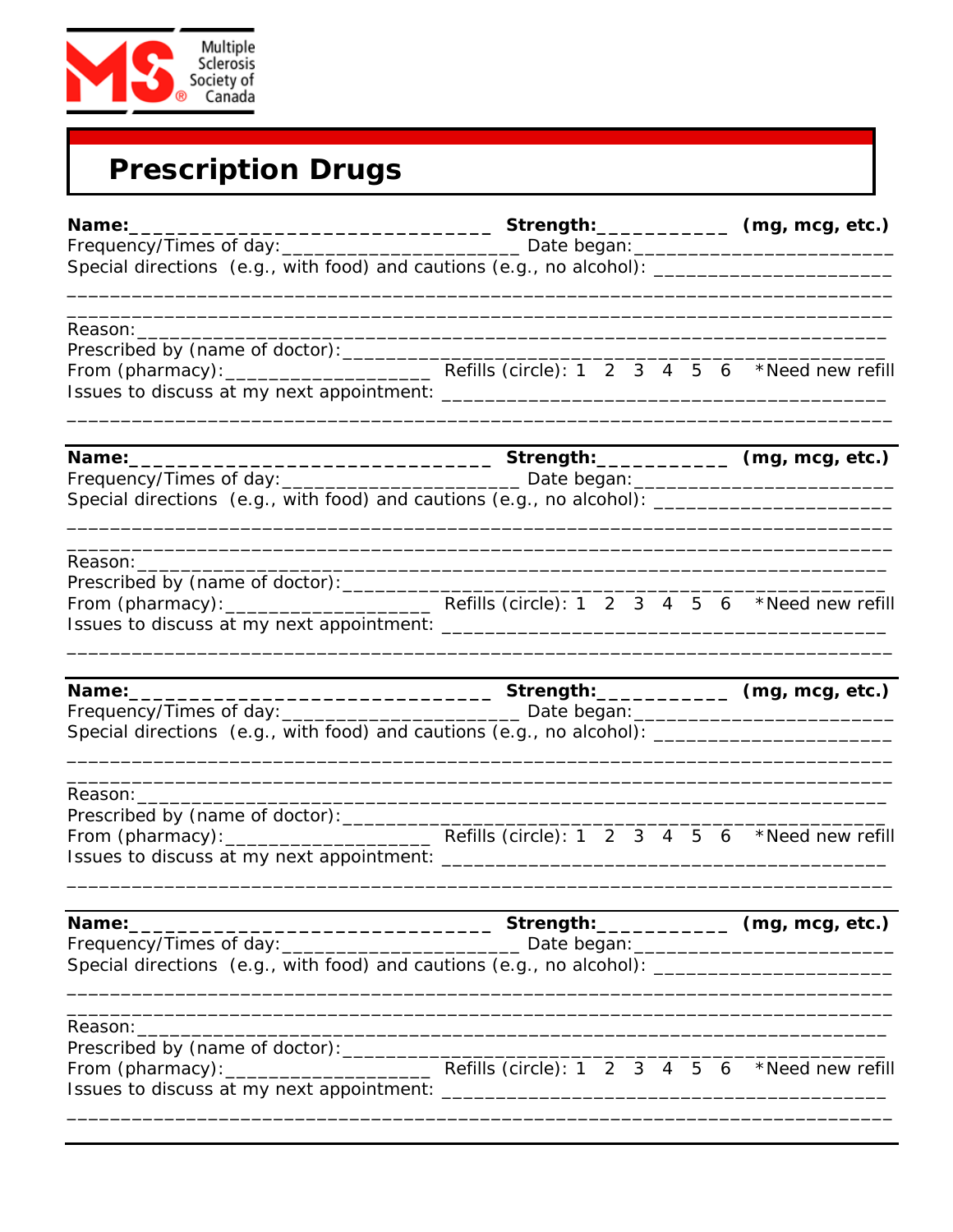## Over-the-counter medicines (Non-prescription)

| Special directions (e.g., with food) and cautions (e.g., no alcohol): _____________________________                                                                                                         |  |  |  |  |  |  |  |  |  |  |
|-------------------------------------------------------------------------------------------------------------------------------------------------------------------------------------------------------------|--|--|--|--|--|--|--|--|--|--|
|                                                                                                                                                                                                             |  |  |  |  |  |  |  |  |  |  |
|                                                                                                                                                                                                             |  |  |  |  |  |  |  |  |  |  |
|                                                                                                                                                                                                             |  |  |  |  |  |  |  |  |  |  |
| Frequency/Times of day: __________________________________ Date began: _____________________________<br>Special directions (e.g., with food) and cautions (e.g., no alcohol): _____________________________ |  |  |  |  |  |  |  |  |  |  |
|                                                                                                                                                                                                             |  |  |  |  |  |  |  |  |  |  |
|                                                                                                                                                                                                             |  |  |  |  |  |  |  |  |  |  |
|                                                                                                                                                                                                             |  |  |  |  |  |  |  |  |  |  |
| Special directions (e.g., with food) and cautions (e.g., no alcohol): _____________________________                                                                                                         |  |  |  |  |  |  |  |  |  |  |
| Reason: _________                                                                                                                                                                                           |  |  |  |  |  |  |  |  |  |  |
|                                                                                                                                                                                                             |  |  |  |  |  |  |  |  |  |  |
| ________________________________Strength:______________________(mg, mcg, etc.)<br>Name:                                                                                                                     |  |  |  |  |  |  |  |  |  |  |
| Special directions (e.g., with food) and cautions (e.g., no alcohol): _____________________________                                                                                                         |  |  |  |  |  |  |  |  |  |  |
| Reason: Reason:                                                                                                                                                                                             |  |  |  |  |  |  |  |  |  |  |
|                                                                                                                                                                                                             |  |  |  |  |  |  |  |  |  |  |
|                                                                                                                                                                                                             |  |  |  |  |  |  |  |  |  |  |